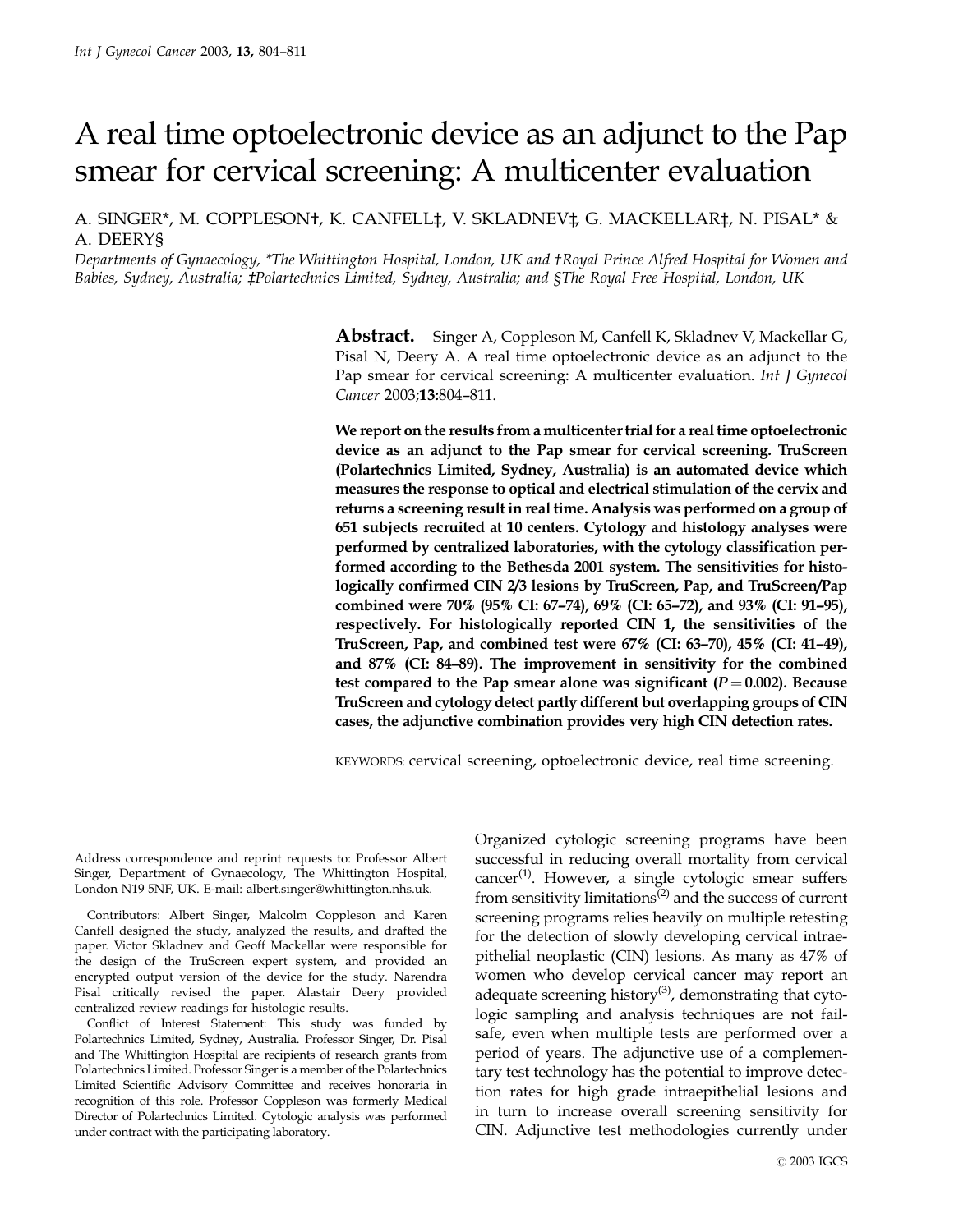evaluation include human papillomavirus (HPV) DNA testing and optical or optoelectronic detection devices. Optically based devices offer the advantage of real time diagnosis, allowing the clinician to immediately counsel and manage the patient.

The TruScreen [Polarprobe] (Polartechnics, Sydney, Australia) is a real time device using electrical and optical signals to classify cervical tissue with an expert system approach $(4,5)$ . An expert system is a computerized device programmed to mimic the diagnostic capability of human specialists. The TruScreen incorporates a portable console connected to a probeshaped handpiece (Fig. 1). The distal tip of the handpiece is covered with a 5-mm diameter single use sensor element designed to protect against crossinfection, that is applied to the cervix. The device uses a combination of biosensors including directly reflected light, backscattered light, and electrical decay curves. Tissue is illuminated at four discrete wavelengths in the visible and infrared regions of the spectrum. In addition, the system incorporates electrical measurements of decay curves where the rate of electrical decay is inversely proportional to the degree of abnormality on the cervix. Pulses of 0.8 V are applied for 100 microseconds, and the electrical decay curve is assessed by sampling the magnitude at various points and by integrating the area underneath the curve. The optical and electrical measurements are repeated at the rate of 14 times per second and various parameters are extracted from each of the biosensor signals. The information is filtered, sampled, and processed by a microcomputer within a portable console to extract the parameters of greatest value for tissue discrimination. Tissue discrimination software classifies the tissue on the basis of the values of the multiple parameters.

During the examination, " $stop/go"$  lights on the handpiece tell the operator to move the tip of the probe to a tissue spot, stop for the measurement to be performed, and then proceed to the next tissue spot. This sequence is repeated until the ectocervix and the portion of the lower endocervix exposed by the vaginal speculum have been covered. After the operator has signaled completion of the examination by pressing a button on the handpiece, the screening result is calculated and printed from the console. TruScreen is capable of classifying approximately 16 different basic cervical tissue types as well as transitions between different tissue types<sup> $(4)$ </sup>. The expert system has been ''trained'' to recognize various normal and abnormal cervical tissue types using a previously obtained database of over 1500 patients collected from a geographically diverse range of centers. The system has been designed to recognize tissue changes characteristic of preneoplastic disease, and therefore the training dataset for abnormal tissue including lesions manifesting cellular differentiation abnormalities, abnormal mitotic figures, and/or nuclear changes. The device is not trained to recognize the cytopathic changes associated with HPV infection as abnormal, unless these are also associated with preneoplastic changes. This gives the device the potential to distinguish between latent HPV infection (including infection with low risk viral types) and the changes associated with progressive infection with high risk HPV types. Following primary classification, the specific tissue types are grouped in a manner useful for cervical screening, and hence the ''worst case'' tissue



Fig. 1. The TruScreen Real Time Optoelectronic Device.The TruScreen system consists of a portable console, a handpiece and a single use sensor. The photograph depicts the single use sensor being fitted to the handpiece.

 $©$  2003 IGCS, International Journal of Gynecological Cancer 13, 804-811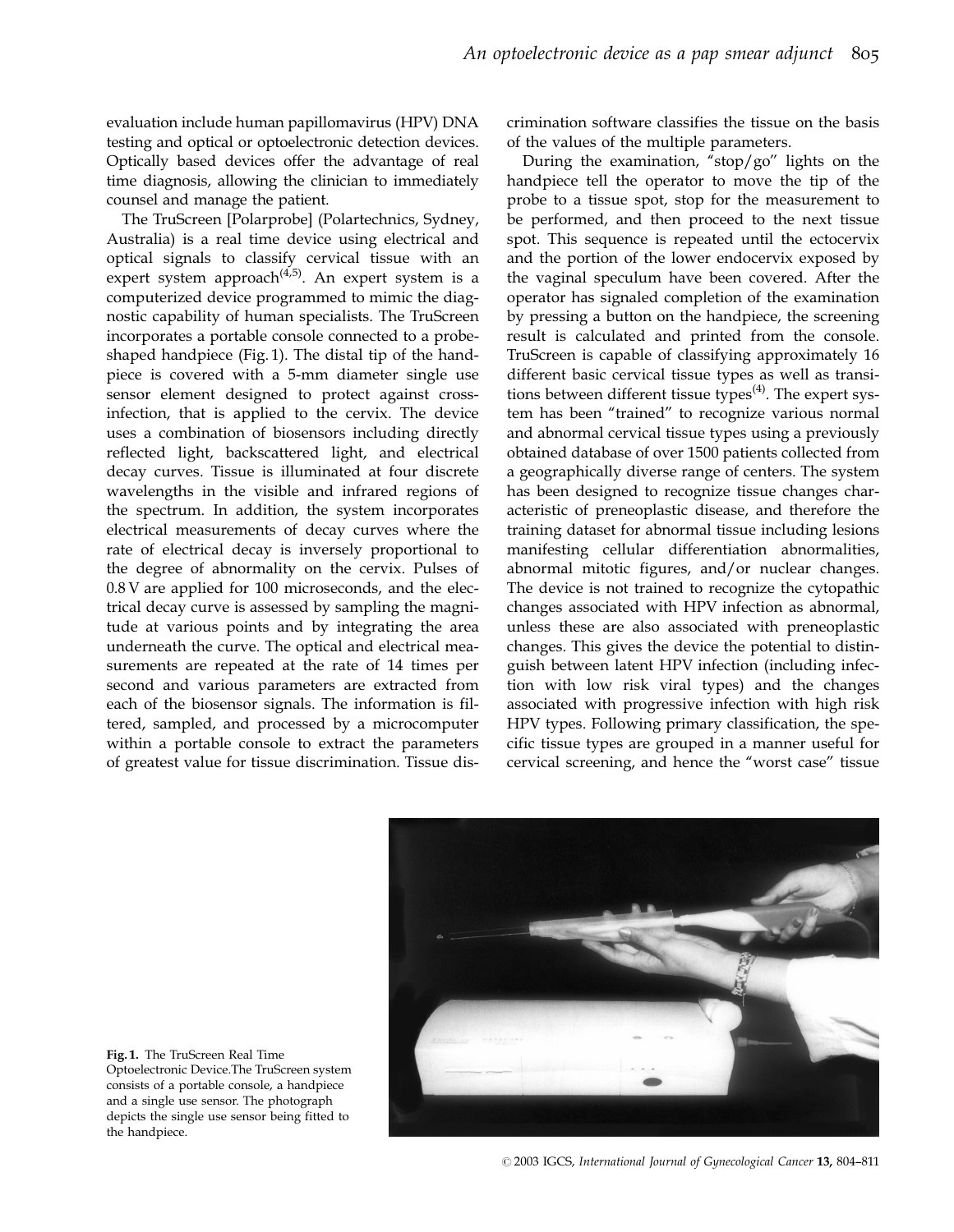type seen on the cervix determines the final device output. The initial model of the TruScreen returns one of two possible final patient screening results: ''normal'' (normal squamous epithelium, columnar epithelium, physiologic metaplasia, or latent HPV-related changes) or "abnormal" (CIN 1-3, invasive cancer).

This study examined TruScreen performance as an adjunct to the Pap smear in the hands of multiple users and in two countries. Adjunctive use in this context involves performing the two tests during the same session and considering the results of both tests when determining management. If either or both tests are positive for detection of an abnormality, immediate colposcopy should be considered. In general, the most conservative evaluation of the adjunctive benefits of a new test involves an assessment of performance in the presence of a high quality cytologic smear. The quality of the smear is known to be influenced by sampling methodology, control of smear reading processes, and the cytologic classification system. In this study, sampling was performed by experienced gynecologists, reading was performed in a quality-controlled laboratory setting, and the recently published Bethesda  $2001$  system<sup> $(6)$ </sup> was used for cytological classification.

## Patients and methods

#### **Objectives**

The objectives of the study were to assess the sensitivity and specificity of a combined test regime where TruScreen is used adjunctively with the Pap smear, and to compare these results with those obtained using the Pap smear alone.

## Participants

The study involved the recruitment of 769 subjects in 10 centers in the UK and Australia. Ethics committee approval was obtained in each institution with all subjects providing signed informed consent. Two groups of subjects were used: I) volunteers recruited via advertising in Sydney and London, with advertising performed through local and national press and leaflet handouts in urban shopping centers. Volunteers were asked to attend one of seven participating family planning or gynecological practices (in Sydney) or the colposcopy clinic at the Whittington Hospital (in London) for a 10—20 minute study session, which included the TruScreen examination and sampling for the Pap smear followed by colposcopy. Volunteers were compensated for time and travel costs, as appro-

priate to the setting. If a suspected abnormality was identified colposcopically, volunteers were referred for further management including biopsy and/or treatment, as appropriate; II) patients referred to the colposcopy clinic for the evaluation of a previous borderline/ASCUS or abnormal Pap smear, followup after treatment, or evaluation of another gynecological condition unrelated to cervical smear status. The dual-test TruScreen/Pap screening procedure was performed prior to colposcopy, with biopsy and/or treatment performed in the same session if clinically indicated. This ''enriched'' population had a higher underlying CIN prevalence rate and thus increased the statistical power of the assessment of test sensitivities. Participating colposcopy clinics were the Whittington and Whipps Cross Hospitals, London, UK; and Royal Prince Alfred Hospital for Women and Babies and the Royal Hospital for Women, Sydney, Australia.

All subjects were over 18 years of age and were willing and able to sign the informed consent. Exclusion criteria for the study were a recent  $(**6**$  weeks) Pap smear, current menstrual period, current or recent pregnancy (<4 months postdelivery), previous total hysterectomy, and surgical treatment to the cervix within the previous 3 months.

#### Sample size calculation

The study sample size was calculated on the basis of an ability to detect an absolute CIN 2/3 sensitivity difference of at least 10% between the combined TruScreen/Pap test and the Pap smear alone. In order to perform a prior calculation of the sample size, the following assumptions were made: study enrichment rate of 25%, underlying CIN 2/3 prevalences of 0.5% and 25% in the volunteer and colposcopy clinic populations, and a Pap smear sensitivity of 70% for CIN 2/3 detection.

#### Elimination of bias

The TruScreen and Pap smear tests were performed without the aid of colposcopic visualization, in order to duplicate routine use in the primary care setting. In routine use the TruScreen returns an instantaneous result on a printout, but for the purposes of the study the result was encrypted using a predetermined coding protocol, and the encryption coding was varied throughout the study to prevent clinician decoding of the result. The encryption coding was performed in order to eliminate possible verification bias associated with prior knowledge of the TruScreen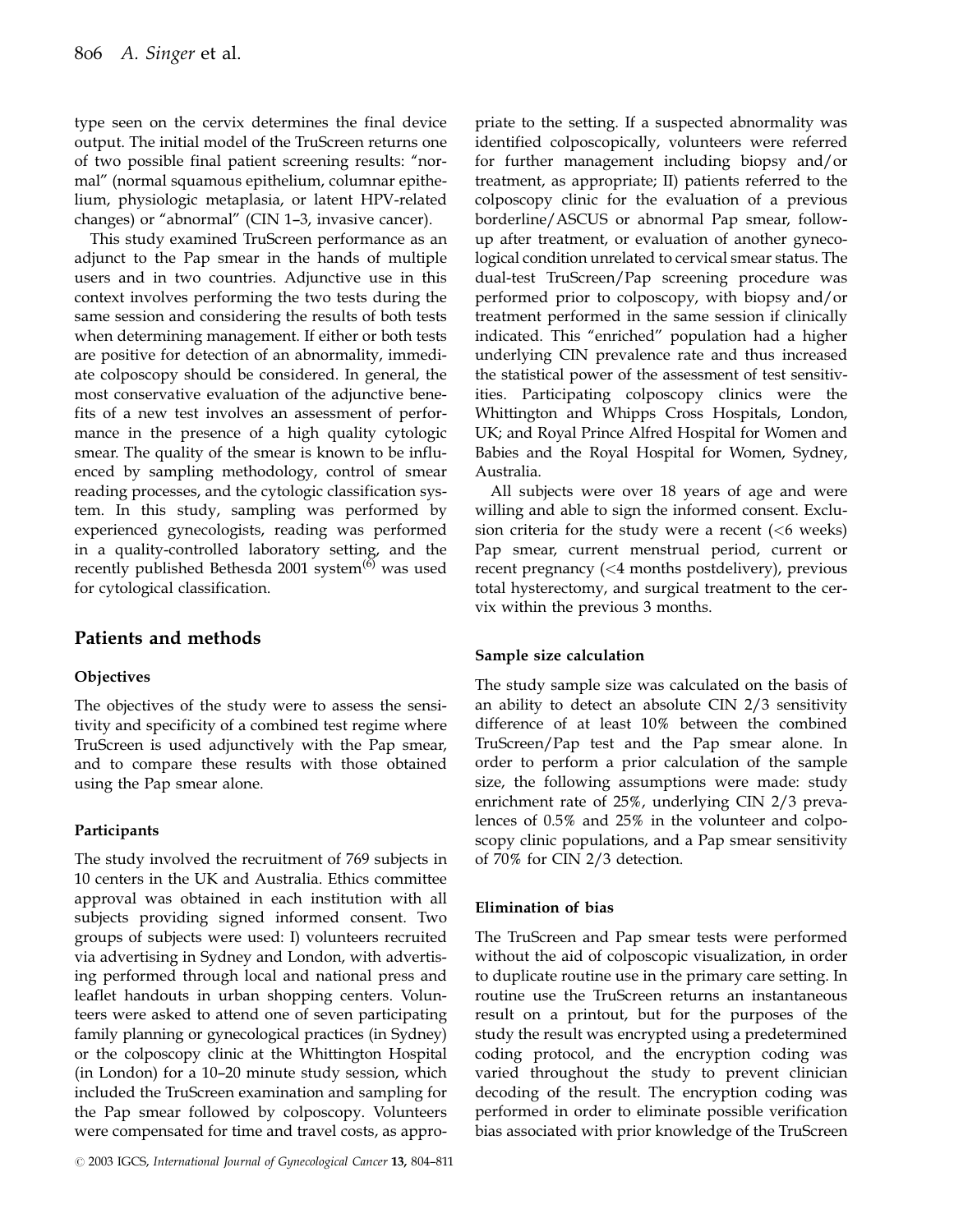result while performing colposcopy and at the time of making the decision on the biopsy site.

#### Cytology analysis

Cytology samples were collected using a plastic cervical broom which was rotated with the central bristles positioned in the canal, to obtain both endocervical and ectocervical samples. In accordance with standard practice<sup> $(7,8)$ </sup> and at the clinician's discretion, a cytobrush was also used for deeper canal sampling. The cellular sample was prepared according to standard clinical procedures. Cytology analysis for all centers was performed by a centralized independent laboratory (Douglass Hanly Moir Laboratory, Sydney, Australia). Slides were read as per standard screener/checker laboratory procedures and were subject to the laboratory's usual quality control systems. Before sending to the laboratory, slides were recoded in order to mask the center of origin and clinician. The slide codes were assigned in a random fashion in order to prevent unmasking due to batching effects. A maximum 20% in each batch of slides sent to the laboratory was obtained from the colposcopy clinic population. This ensured that the laboratory evaluated all slides in a screening context, even though the study population was artificially enriched with a higher disease loading through the inclusion of the colposcopy clinic patients. The information provided on the Pap smear request form was standardized and controlled, and included only the patient age, menopausal status, last menstrual period, and whether or not an IUD was placed in situ. In accordance with the Bethesda 2001 cytology classification system for cytology analysis<sup> $(6)$ </sup>, atypical squamous cells (ASC) were interpreted as either ASC-H (ASC — cannot exclude high grade) or ASC-US (ASC — Uncertain Significance). For the reporting of Pap smear performance results, an abnormality threshold of ASC-H was used. The choice of the Bethesda 2001 system used in conjunction with a quality controlled screener/checker laboratory program provided a high quality screening Pap smear for the study comparison.

## Colposcopy and biopsy procedures

Colposcopy was performed with 3—5% aqueous acetic acid and Lugol's iodine solution. The colposcopic impression was recorded, and biopsies were taken of any colposcopically suspicious areas according to local clinical guidelines, although clinicians were encouraged to consider biopsying even marginally suspicious areas. If more than one suspicious area was observed, multiple punch biopsies were taken. A separate histology slide was prepared for each punch biopsy taken.

## Histology analysis

Histology slides from all participating centers were sent to the Royal Free Hospital, London, for review by one of the authors (AD). Slides were recoded such that the reviewing histologist was not aware of the center of origin or whether the patient was originally recruited via volunteer-based advertising or through the colposcopy clinic referral system. In addition, the histologist was not given any associated clinical information about the patient such as TruScreen, Pap smear, or colposcopy results or patient history.

The CIN 1—3 histologic classification system was used as the reference standard for the study in preference to the dichotomous low and high grade squamous intraepithelial lesion (LSIL/HSIL) classification for two reasons. Firstly, review histology was performed in the UK, where the CIN classification is routinely used. Secondly, the histologic classification of LSIL includes potentially benign HPV-related changes, which the TruScreen device is not designed to flag as abnormal. For this study therefore only lesions with verified preneoplastic changes (ie, CIN 1—3) were included in the abnormal category.

## Data entry and analysis

After decoding the slide reference codes and the TruScreen encrypted result, data entry was performed by trained personnel. All study data were entered into the ClinTrial database package (ClinSoft Inc., Lexington, MA, USA). Re-entry of 10% of the data, selected at random, was performed for data verification purposes. Analysis was performed using the STATA statistical software package (Stata Corp., College Station, TX, USA).

## **Statistics**

Point estimates and 95% CIs for sensitivity and specificity results were calculated for each screening test and for the adjunctive test combination. Tests for paired samples were used to derive point estimates and confidence intervals for the differences between screening test performances, and McNemar's  $\chi^2$  test was used to derive the associated P-values for the significance of the differences.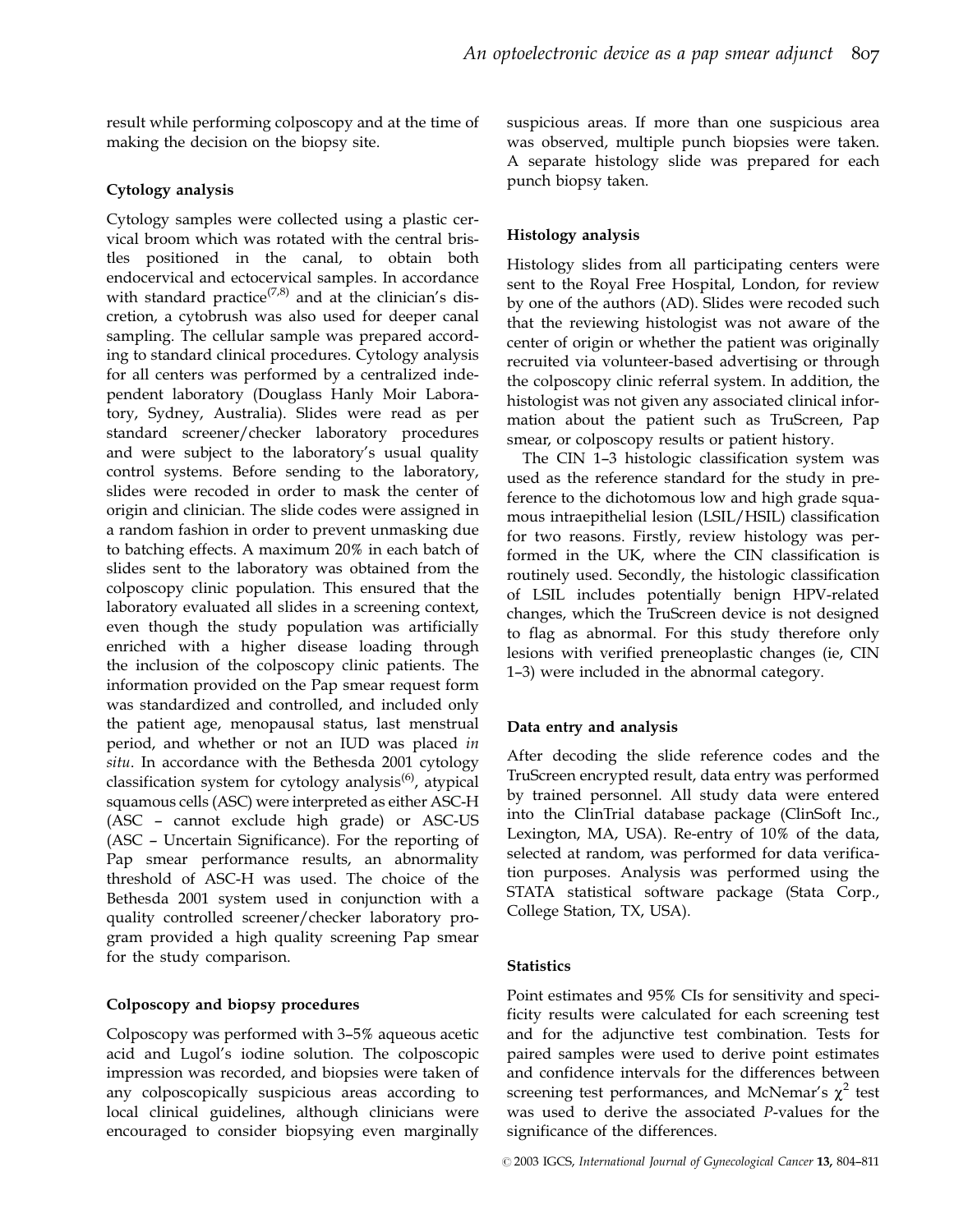## Results

A total of 769 subjects were recruited into the study. An unequivocal reference diagnosis was obtained for 85% of subjects, and therefore these 651 subjects were included in the analysis of results. The reasons for a lack of unequivocal reference diagnosis were predominately that a biopsy was taken but slides were not available for independent review or a colposcopic impression of CIN 1—3 was recorded, but no biopsy was taken during the study session. In a small portion of study subjects (0.3%) histology was unsatisfactory. Of the remaining 651 subjects used for the analysis, 485 (75%) were volunteers and 166 (25%) were colposcopy clinic patients. A total of 141 (22%) were recruited in the UK and 510 (78%) were recruited in Australia. One hundred twenty eight (18%) were biopsied, with the remainder allocated a reference diagnosis of either ''Normal'' or ''HPV effect/Atypia'' according to the colposcopic impression. Within the volunteer population, the underlying prevalences of CIN 2/3 and CIN 1 according to the reference diagnosis were 0.6% and 1.0%, respectively. Within the colposcopy clinic population, the prevalences of CIN 2/3 and CIN 1 were 31% and 14%, reflecting the referral policies and the relatively high risk innercity referral zones for the colposcopy clinics participating in the study.

The number of cases correctly classified by each screening regime under study (TruScreen, Pap, and the combined test) are given in Table 1. Point estimates for sensitivity and specificity, with 95% confidence intervals and corresponding false negative and false positive rates, are given in Table 2. Unsatisfactory examination rates for both the Pap smear and TruScreen were 0.6%.

The absolute improvement in the point estimate of CIN 2/3 sensitivity for the combined test (sensitivity 93%) vs. Pap alone (sensitivity 70%) was 24% (95% CI: 11–37;  $P = 0.002$ ) for the significance of the difference.

The corresponding relative reduction in the false negative rate for CIN 2/3 was 77%. For CIN 1, the absolute improvement in sensitivity for the combined test (sensitivity 87%) vs. Pap alone (sensitivity 45%) was 42% (95% CI: 18–66;  $P = 0.002$ ) for the significance of the difference. The corresponding relative reduction in the false negative rate for CIN 1 was 76%. The absolute decrease in specificity for the combined test (specificity 80%) vs. the Pap alone (specificity 95%) was 15% (95% CI: 11-19;  $P < 0.001$ ) for the significance of the difference.

The Negative Predictive Value (NPV) of a screening test is the ratio of true screen-negative results to all screen-negative results. Similarly, the Positive Predictive Value (PPV) is the ratio of true screen-positive results to all screen-positive results. Both measures are intrinsically dependent on the prevalence of disease in the population, as well as the sensitivity and specificity of the screening test. For a low prevalence disease such as CIN, the NPV will tend towards very high values (>99%) for any test, since most of the screen- negatives will be true negatives in the low prevalence scenario. Because of the dependence of NPV and PPV on population prevalence, they cannot be estimated from our study, due to the enriched design.

Figure 2 depicts the study results for the detection of CIN 2/3 lesions on the same diagram as the corresponding Receiver Operating Characteristic (ROC) curve for cytology. The ROC curve is the most comprehensive method of assessing the performance of a screening test, as it shows the dynamic trade-off between sensitivity and specificity as the threshold for calling the test result "positive" is moved. The cytology ROC curve was derived from the US Association for Health Care Policy and Research meta-analysis of Pap smear results<sup>(2)</sup> and thus represents the performance of the "standard" Pap smear. As the sensitivity/specificity trade-off is adjusted, the operating point on the ROC moves along the curve. The study smear result is shown to have superior

| Table 1. Classification of cervical status by each screening regime |  |  |  |  |
|---------------------------------------------------------------------|--|--|--|--|
|                                                                     |  |  |  |  |

|                                  |                     |            | Number correctly classified (%) |                        |  |
|----------------------------------|---------------------|------------|---------------------------------|------------------------|--|
| Reference diagnosis <sup>a</sup> | Total in population | TruScreen  | Pap                             | TruScreen/Pap combined |  |
| CIN 2/3                          | 54                  | 38 (70%)   | 37 (69%)                        | 50 (93%)               |  |
| CIN <sub>1</sub>                 | 30                  | 20 (67%)   | 13 (43%)                        | 26 (87%)               |  |
| HPV effect/atypia                | 152                 | 100(66%)   | 145 (95%)                       | 98 (64%)               |  |
| Normal                           | 415                 | 338 (81\%) | 396 (95%)                       | 332 (80%)              |  |

CIN, Cervical Intraepithelial Neoplasia.

<sup>a</sup>The CIN 1-3 histological classification system was used as the reference standard for the study because the histological classification of LSIL includes benign HPV-related changes, which the TruScreen device is not designed to flag as abnormal. Therefore, only lesions with verified preneoplastic changes were included in the abnormal category.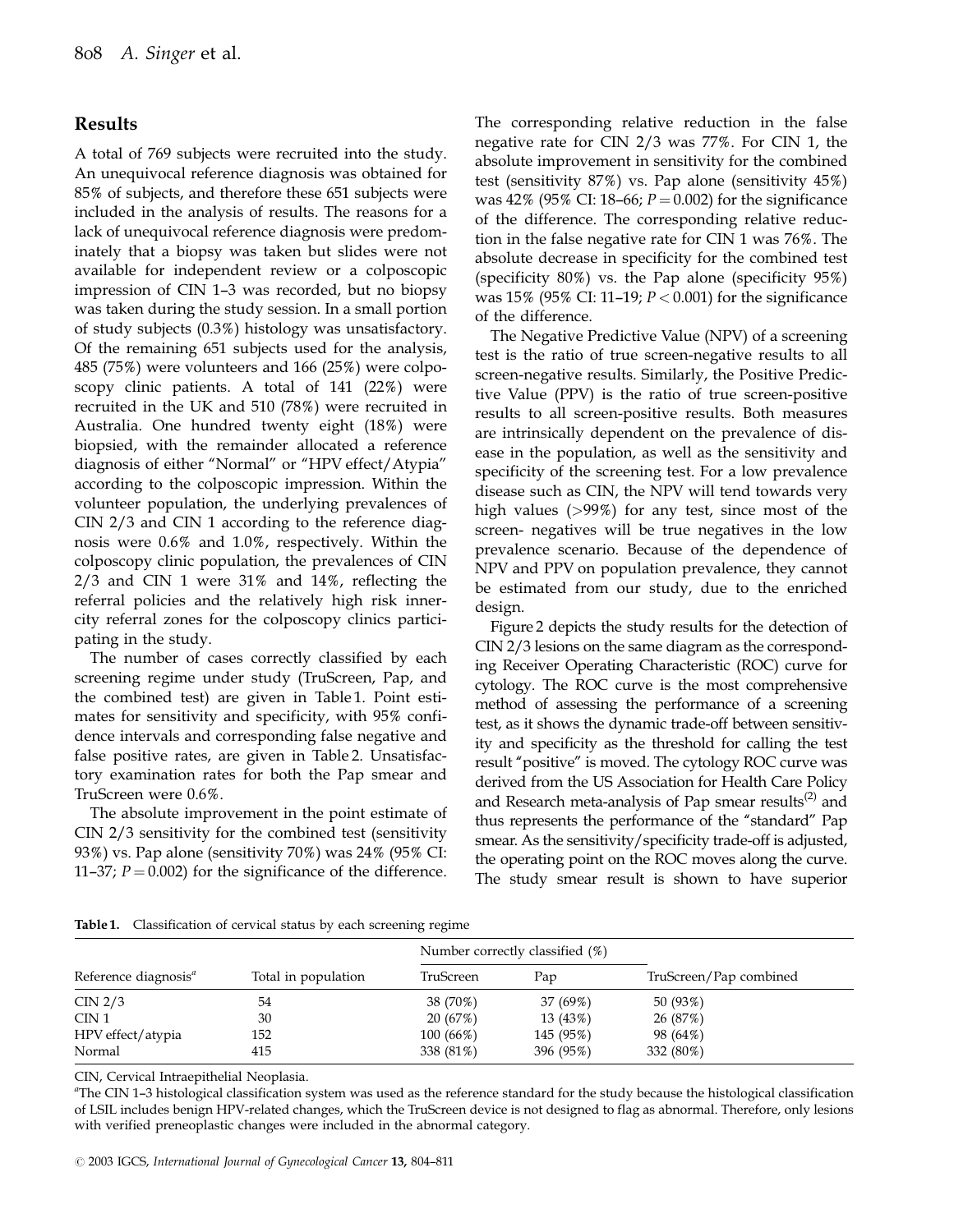|                                               | TruScreen        | Pap             | TruScreen/Pap combined |
|-----------------------------------------------|------------------|-----------------|------------------------|
| Sensitivity for CIN 2/3                       | 70% (CI: 67–74)  | 69% (CI: 65–72) | 93\% (CI: 91-95)       |
| Corresponding false negative rate for CIN 2/3 | 30%              | 31%             | 7%                     |
| Sensitivity for CIN 1                         | 67\% (CI: 63-70) | 45% (CI: 41-49) | 87% (CI: 84–89)        |
| Corresponding false negative rate for CIN 1   | 33%              | $55\%$          | 13%                    |
| Specificity for Normal                        | 81\% (CI: 78-84) | 95% (CI: 94–96) | 80\% (CI: 76-84)       |
| Corresponding false positive rate for Normal  | 19%              | 5%              | 20%                    |
|                                               |                  |                 |                        |

Table 2. Sensitivity, specificity, false positive, and false negative results for each screening regime<sup> $a$ </sup>

 ${}^{\mu}$ CIN = Cervical Intraepithelial Neoplasia; CI = 95% Confidence Interval.

<sup>b</sup>One Pap smear in this histologically determined category was unsatisfactory. The case was discounted for the analysis of Pap smear sensitivity and false negative rate, but not for the analysis of the combined test where the TruScreen result for that case was taken to represent the adjunctive outcome.

performance when compared to the standard Pap smear, since the data point representing the performance of the study smear is above that of the standard curve, and the confidence intervals do not overlap the standard curve. Similarly, the combined TruScreen/Pap test is shown to have superior performance to the standard smear, as represented by the curve. However, the trade-off between sensitivity and specificity for the combined test is adjusted towards higher sensitivity and lower specificity, as represented by its positioning in the uppermost sector of the ROC diagram.



Fig. 2. Summary ROC curve of Pap smear studies reporting on CIN  $2/3$  threshold from AHCPR report<sup>(2)</sup>. As the sensitivity/specificity trade-off is adjusted, the operating point on the ROC moves along the curve. Individual study results included in the AHCPR metaanalysis of Pap smear results are shown  $(+)$ . Point estimates and 95% confidence interval boxes for the study Pap smear and combined test results are shown for comparison.

#### Discussion

The use of the two tests in combination provides a very high overall screening sensitivity (over 90% for CIN 2/3), since the TruScreen provides a second opportunity to detect CIN lesions missed by cytology. In practice, the use of the two tests in combination can result in the early diagnosis and management of abnormalities (Fig. 3), since a TruScreen-detected abnormality can be dealt with immediately by further investigation or referral as appropriate. If no abnormality is detected by the TruScreen, the results of the Pap smear, when returned negative, will confirm the normal diagnosis. However, the cost of an increased sensitivity is a decrease in specificity when the two tests are combined. The results of the study demonstrate that for the individual woman, the use of the two tests in conjunction provides a very high degree of assurance that no significant cervical abnormality is present if both tests are negative. From a public health perspective, the benefits of a higher overall sensitivity leading to earlier treatment and a simplified management path facilitated by the adjunctive use of TruScreen must be balanced against a higher referral rate to colposcopy and the costs associated with performing an additional test.

Furthermore, the overall sensitivity for high grade lesions when the TruScreen is used as a single screening test was shown to be equivalent to that of a high quality screening Pap smear, albeit with an associated specificity loss. This result suggests that TruScreen also has potential in developing world regions without organized cytologic screening programs. The device is a possible alternative to direct visual inspection (DVI) conducted after the application of acetic acid solution for use in see-and-treat programs in which women are immediately treated with cryotherapy or loop electrosurgical excision. Results of DVI performance studies are highly variable and appear to depend on the training of clinical personnel. Variable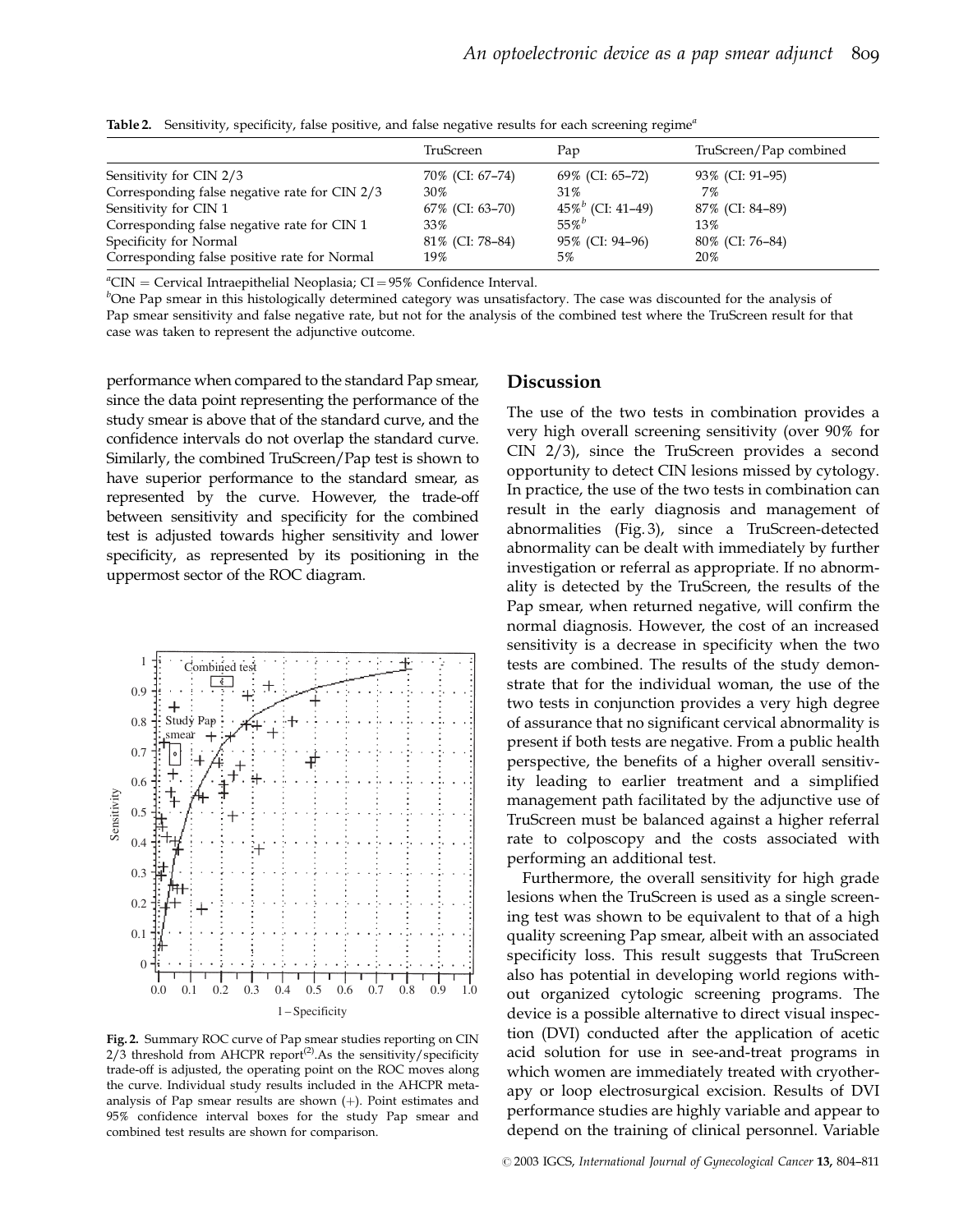

Total detection rate (sensitivity) of combined test = 93%

Fig. 3. Possible management protocol using the Pap smear and TruScreen tests adjunctively.

factors likely to influence the accuracy of DVI include training procedures, interscreener variation, screener fatigue, amount of acetic acid solution applied, and exposure time<sup> $(9)$ </sup>. In contrast, the use of an automated test should minimize training requirements and assist in the standardization of results. Further studies in low resource settings are required to assess the comparative performance of TruScreen and DVI.

In this study, the screening population was enriched with subjects recruited from the colposcopy clinic environment, which has a higher underlying prevalence of disease. In general, for diseases of relatively low prevalence, enrichment allows a more precise determination of test sensitivity since more cases are available for the analysis. This is because in the presence of a reliable reference standard, calculations of sensitivity and specificity are independent of the prevalence of disease in the population, except insofar as prevalence affects the calculation of sample size. However, in an enriched study design, an imperfect reference standard may lead to an underestimation of both sensitivity and specificity<sup>(2,10)</sup>. Histology is recognized as the diagnostic standard for cervical preneoplastic disease. However, histology is known to be subject to interobserver variability, with the consistency of results varying across the spectrum of CIN and a higher agreement observed for normal and CIN 2/3 results than observed for CIN  $1^{(11,12)}$ . For this reason, analysis by a single expert histologist was used as the study reference standard, in order to establish internal consistency of the results. Because the study was designed to evaluate performance in a screening setting, measures were taken to ensure that slides from subjects recruited in the colposcopy clinic were evaluated in the same way as for subjects recruited from the general population.

The group of cases classified as ''HPV effect/atypia'' by the reference diagnosis is likely to predominantly comprise low oncogenic risk HPV infections or reactive or atrophic changes. Because the issue of whether such cases should be "flagged" by a screening test is somewhat controversial, we have not included these cases in the sensitivity calculations, which use histologically confirmed CIN as the only basis for assessment.

The study used the Bethesda 2001 system for the classification of cytologic results, which has been designed to maintain consistency between laboratories for the detection of squamous intraepithelial lesions while improving cytological specificity. A key feature of Bethesda 2001 is the subclassification of atypical squamous cells (ASC) into either ASC-H (ASC — cannot exclude high grade) or ASC-US (ASC — Uncertain Significance). The introduction of these subclassifications allows a differentiation of management strategies, with management guidelines recommending immediate colposcopy for ASC-H, whereas ASC-US management may involve either repeat cytology, HPV DNA testing, or colposcopy $(13)$ . The Pap smear unsatisfactory rate for the study was 0.6%, as compared to an overall rate of 9.6% in the UK NHS Cervical Screening Program in  $2000-2001^{(14)}$ , presumably reflecting the high quality of cytologic sampling and analysis in the study. The TruScreen ''inadequate examination'' rate was also 0.6%. The TruScreen software classifies an examination as inadequate if an insufficient number of cervical tissue "spots" have been assessed. However, it should be noted that in normal clinical use the TruScreen output will not be encrypted and any inadequate results can be dealt with by immediately repeating the examination.

A potential limitation of our study was the use of conventional rather than newer liquid based cytologic techniques. However, any impact on the results of the study is likely to be mitigated by the use of a high quality conventional smear in a quality assured setting. A recent review of liquid-based cytology concluded that the technology has the potential to dramatically reduce the unsatisfactory rate of the smear, but that an increase in the rate of high grade CIN detection is not established $(15)$ . The very low unsatisfactory rate observed in our study confirms the high quality of the study smear.

In conclusion, the results of this study suggest that TruScreen operates as a viable adjunctive test when used together with cervical cytology for screening. The TruScreen and Pap smear utilize different measurement approaches; the automated device uses in vivo stimulation and measurement of tissue response